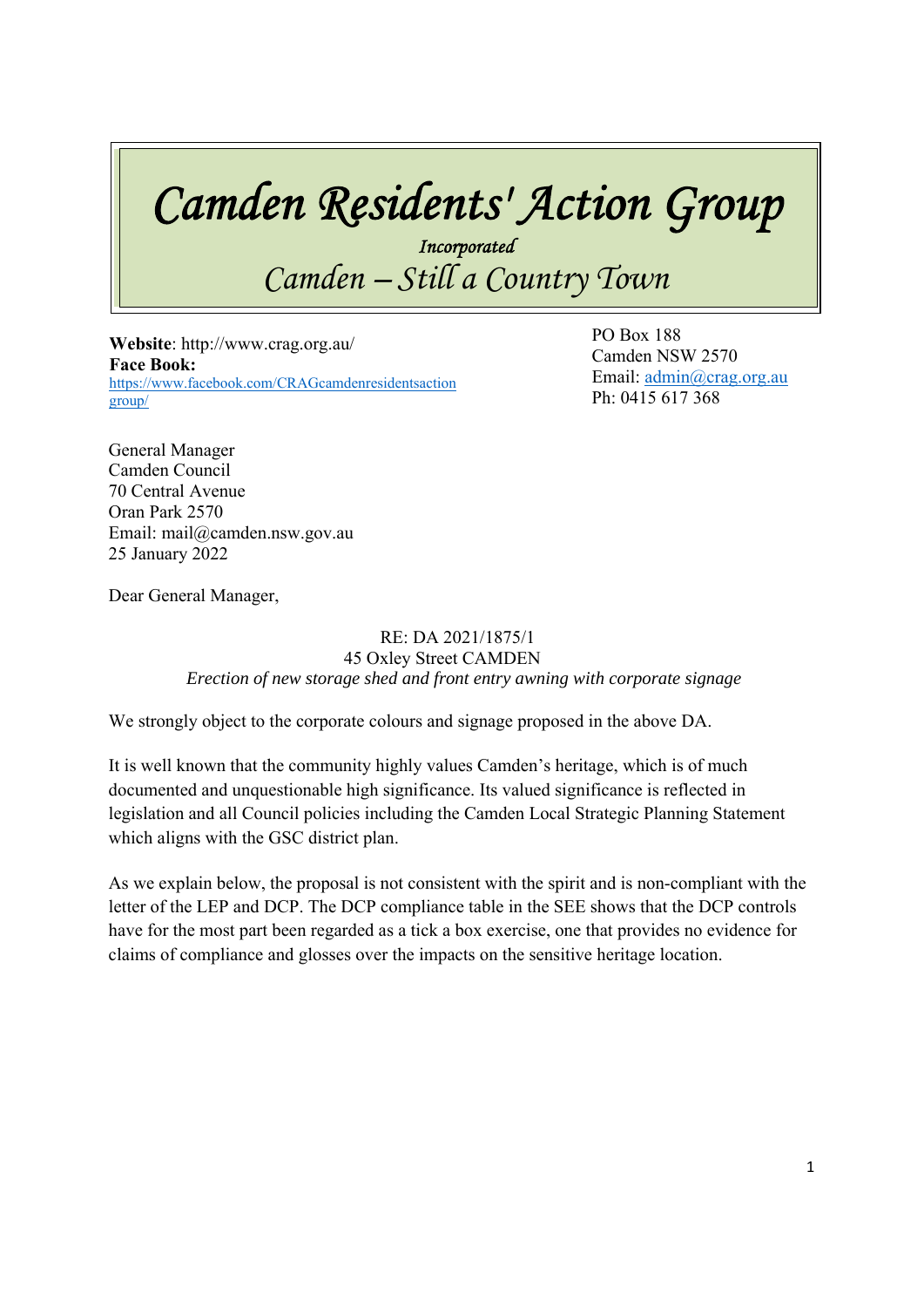### **Heritage context**

Although the proposal is within the Camden Town Centre Heritage Conservation Area (HCA), a Heritage Impact Statement was not lodged. We strongly refute the unsubstantiated claims of negligible heritage impacts made in the accompanying Statement of Environmental Effects (SEE).

The SEE (p. 20) claims that the development should be supported because the building ".... is not located in a sensitive heritage precinct within the overall Camden Urban Conservation zone". Conservation areas are by definition sensitive and Camden's HCA is subject to many development controls. The building is in close proximity to many heritage items and very visible within the original Macarthur town layout.

In relation to LEP 5.10 *Heritage conservation* the proposal does not conserve the heritage significance of the HCA (1b) and the effect on the heritage significance of the area is detrimental (4).

It also does not comply with the DCP for the town centre (5.3.1 *Camden Town Centre Development Controls, B2 Local Centre*) which requires specific regard to environmental heritage (DCP 2.16) and consistency with the Camden Town Centre Urban Design Framework (UDF).

In particular under DCP 2.16.3, the materials, finishes and colours are non-compliant with development controls as the colour scheme and loud and large signage are unsympathetic with the historic context and surrounding development. They certainly do not contribute, as required, to the cohesiveness of the HCA, but instead deliberately seek attention by being very different to what is expected in the historic town.

What is proposed is contrary to the present and desired future character of the renowned rural and heritage town as expressed in the UDF. It is clearly not consistent with the Built Form Place Principle<sup>1</sup> of the UDF as it does not protect or enhance Camden's unique character.

It is also not consistent with the Camden Local Strategic Planning Statement which aims to preserve the HCA and heavily references the UDF.

<sup>1</sup> *Protect and enhance the unique character of Camden's heritage, it's human scale and network of urban fabric ensuring all built form contributes to Camden's identity as a rural town. (UDF, p. 33)*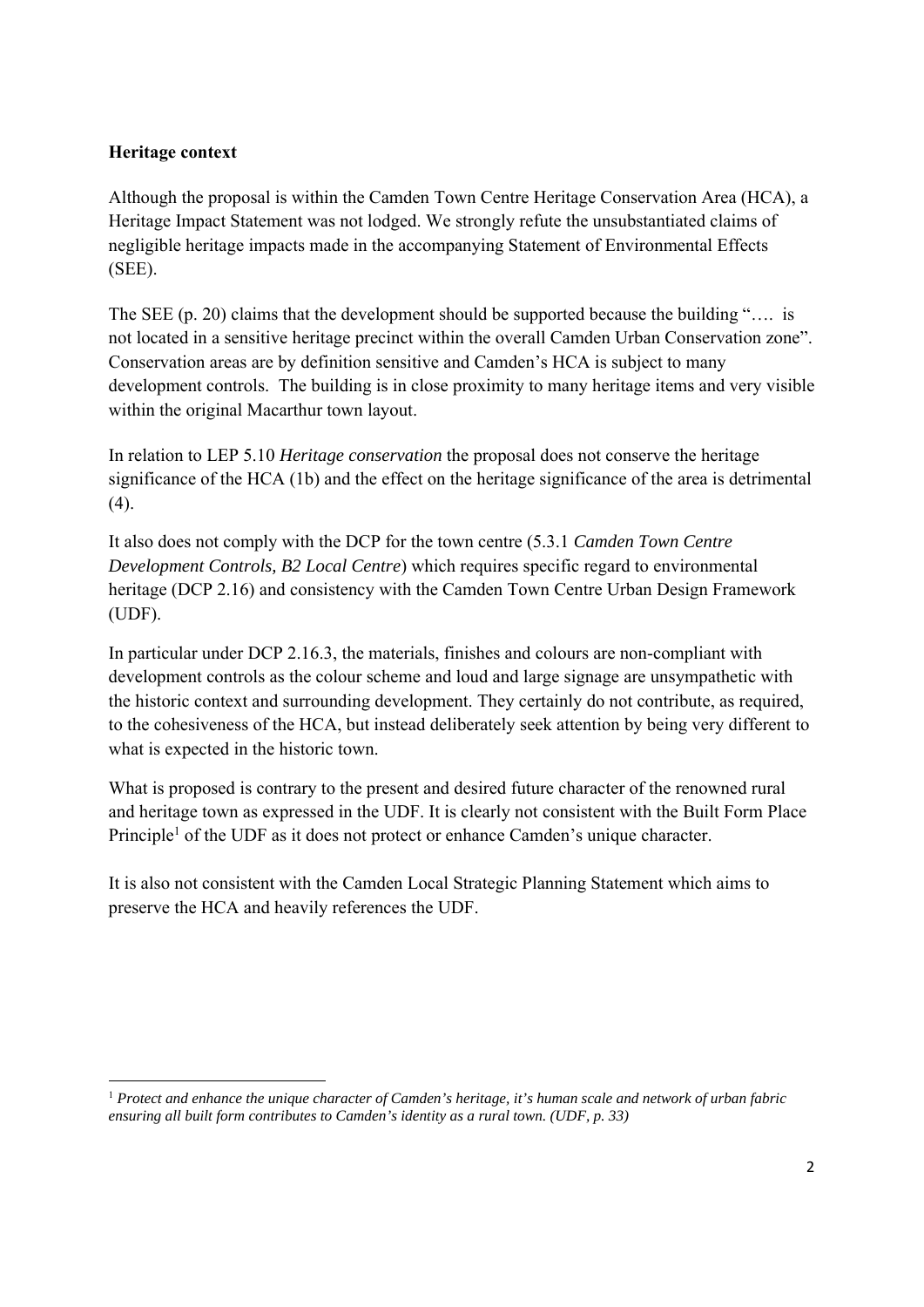## **Bright blue colour**

The bright blue as shown in the artist's impressions below is not a heritage colour.



Source: Macarthur Signs and Graphics May 2021 *Architectural Plans Front and Rear Facades*

We find it extraordinary that this DA would present something that is clearly so unacceptable in the HCA.

The SEE (p. 9) states

*Whilst the painted external finish ("Deep Ocean") is a contemporary colour, it supports the corporate advertising scheme of the dental surgery operation and being of a darker toned and recessive colour, does not highlight the building and does not detract from the character of the streetscape and the significance of the adjacent heritage items.* 

The colour as depicted is not recessive. It makes a bold statement particularly when combined with the orange and white of the very unusual, over-large and brash signage.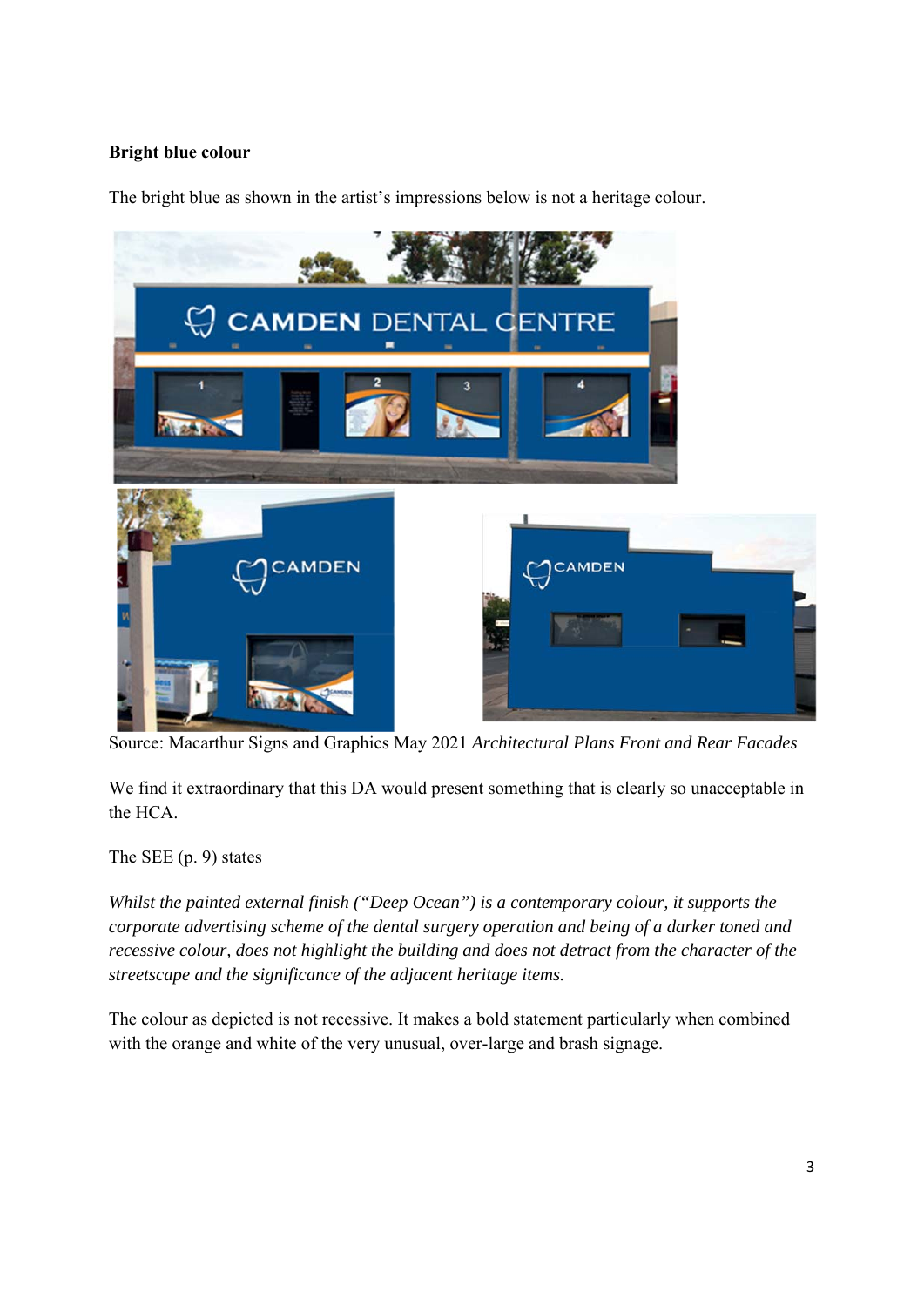### **Signage**

At the outset we take issue with the SEE (p. 9) discounting the obtrusiveness of the signage as "ephemeral". All signage is more or less temporary so that its not a valid argument.

As noted at the outset we do not accept that the DCP compliance table seriously addresses the compliance with the relevant development controls. We provide our own analysis of noncompliance with signage controls in the DCP below

- **DCP 2.17.1 General Requirements for Signage:** Does not comply as quantity, type, colour and size detracts from amenity and character and is not consistent with the scale of the building.
- **DCP 2.17.2 Commercial and Mixed-Use Zones:** Does not comply as more than 20% of the front elevation is signage visible from a public place, the total window signage exceeds 20% of the visible window area.
- **DCP 2.17.4 Signage on Heritage Items or in Heritage Conservation Area:** Does not comply with:

General controls

- o Control 2: does not complement historic character of the HCA.
- o Control 3: does not comply as there are **many more than 2 signs visible** from a public place.
- o Control 4: does not comply as does not have minimal impact on HCA.
- o Control 5: does not comply as the signage is not appropriately designed to allow character of HCA to remain prominent.

Location controls

- o Control 1: Does not comply as signage in windows is not located where traditionally used.
- o Control 3: Does not comply as signage should be discreet and not clutter or dominate the shop window.

Design Controls

- o Control 1: Does not comply as the new signs are not in harmony with character of HCA.
- o Control 2: Does not comply as the signage design does not incorporate traditional materials, colours, fonts and size.
- o Control 3: does not comply as the use of the windows and the signage therein is not sympathetic to the character of the HCA.

Other Controls

o Control 4: Does not comply as **corporate and franchise signage is not appropriate** 

The SEE (p. 20) acknowledges non-compliance with the numeric control of DCP 2.17.4 (general control 3): *The number of signs permitted must not exceed two per elevation that is visible from a public place.*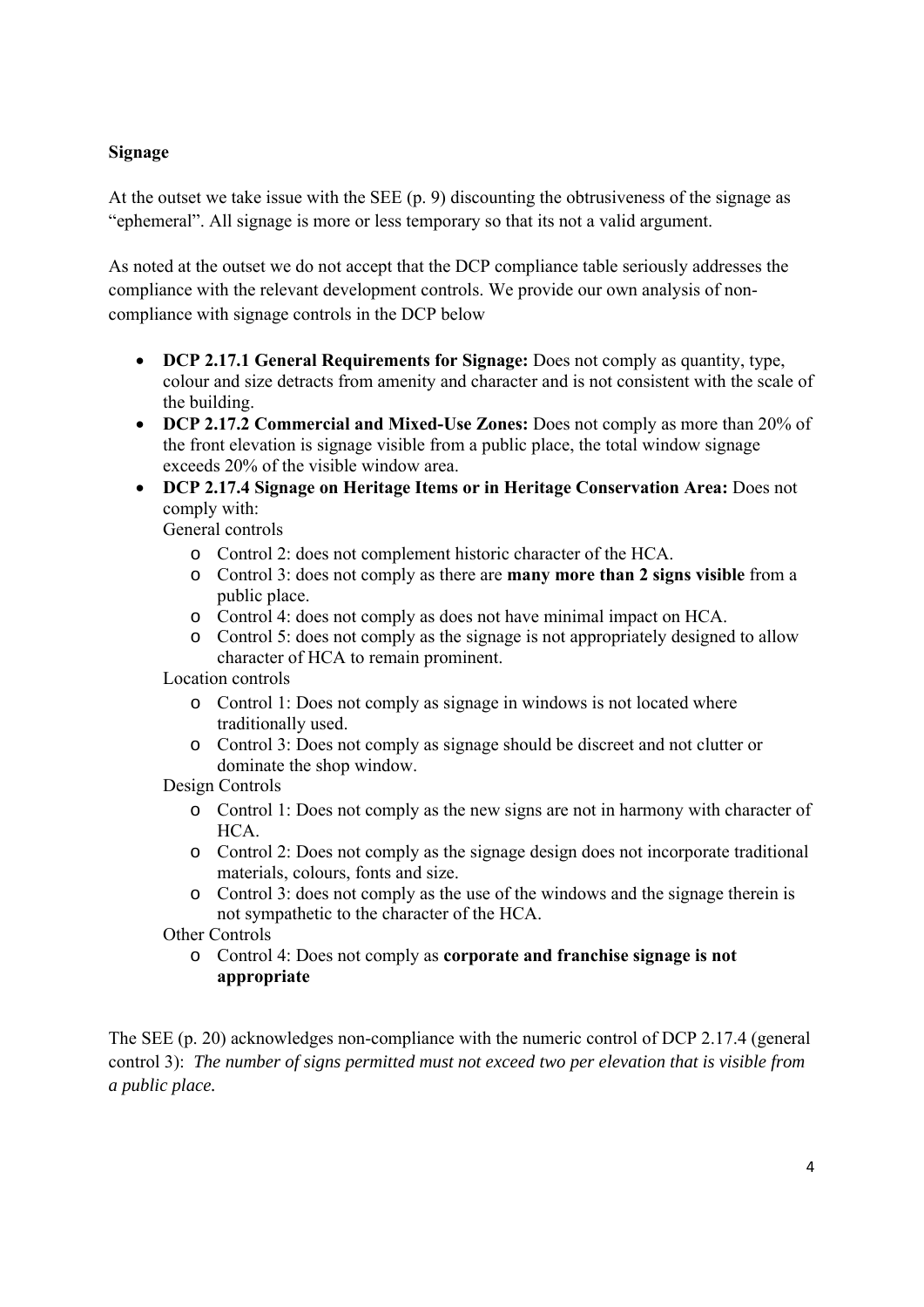The SEE (p. 20) contends that the 5 signs are acceptable because:

- they are part of the overall corporate advertising scheme, rather than stand-alone signs;
- the building is not located in a sensitive heritage precinct.

We strongly refute these arguments:

- as stated in DCP 2.17.4 and noted above (control 4 of *other controls*): *Corporate and franchise signage is not appropriate unless it is in harmony with the character of the heritage item or conservation area. Standard corporate signage is usually not considered appropriate in the context of the character of heritage items and heritage conservation areas and may require some modifications to suit the location;*
- the legislated HCA, a small area planned in 1836, is by definition sensitive. No evidence has been provided that it is not and there is any amount of evidence that it is highly sensitive.

As shown in our DCP analysis above, the window signage is non-compliant with the DCP for many reasons including that is not traditional, is unsympathetic, clutters and dominates the windows and does not incorporate traditional materials, colours, fonts and size.

**-----------------------------**